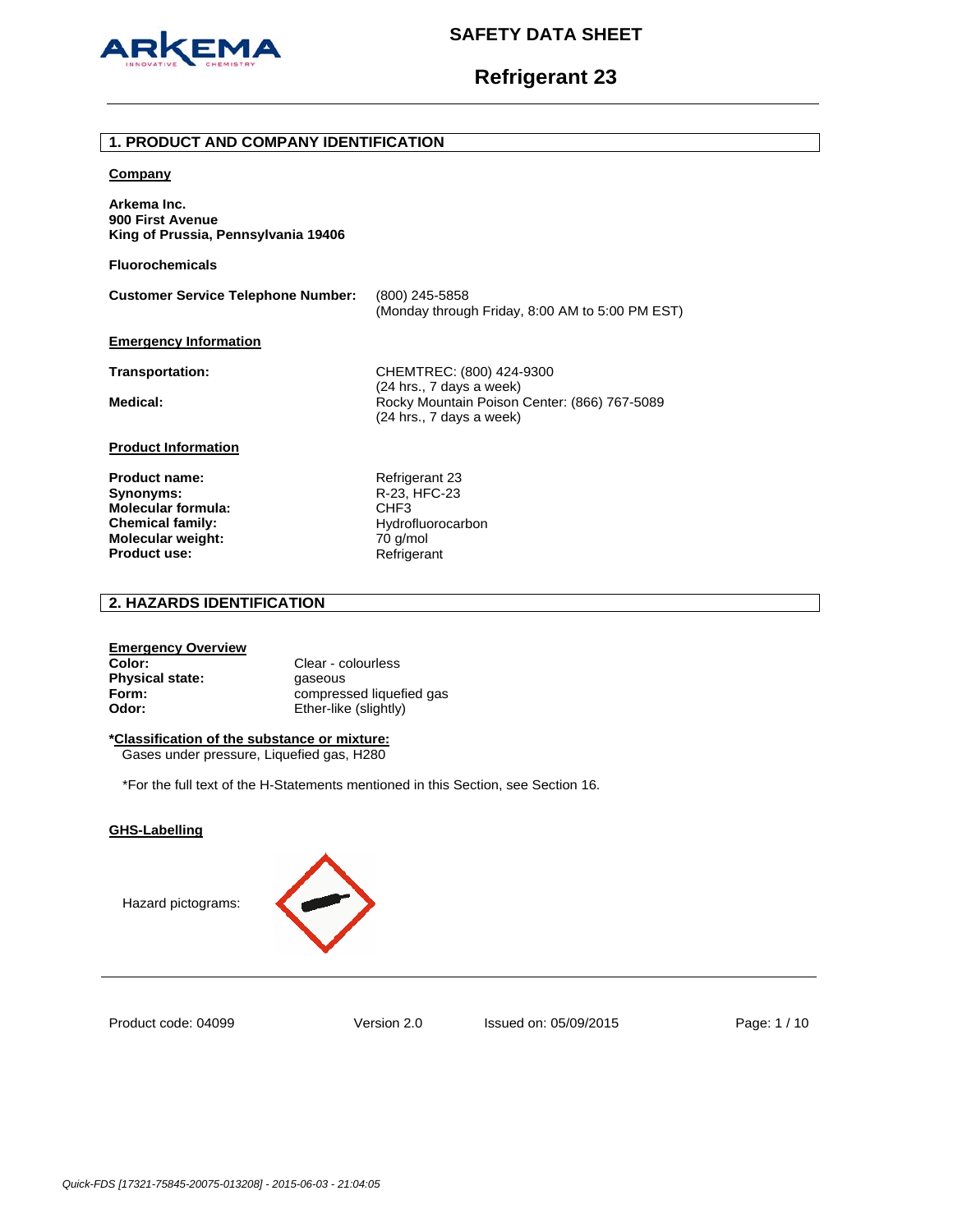



**Refrigerant 23**

Signal word: **Warning**

#### **Hazard statements:**

H280 : Contains gas under pressure; may explode if heated.

### **Supplemental Hazard Statements:**

Overheating or overpressurizing may cause gas release or violent cylinder bursting. May decompose on contact with flames or extremely hot metal surfaces to produce toxic and corrosive products. May cause frostbite. May cause headache, nausea, dizziness, drowsiness, loss of consciousness. May cause cardiac sensitization/cardiac arrhythmia. May displace oxygen and cause rapid suffocation.

## **Precautionary statements:**

**Storage:**  P403 : Store in a well-ventilated place. P410 : Protect from sunlight.

## **Supplemental information:**

#### **Potential Health Effects:**

Liquid : Rapid evaporation of the liquid may cause frostbite. Vapor: Vapor is heavier than air and can cause suffocation by reducing oxygen available for breathing. Central nervous system effects: headache, nausea, dizziness, drowsiness, loss of consciousness. Stress induced heart effects: Inhalation may cause an increase in the sensitivity of the heart to adrenaline, which could result in irregular or rapid heartbeats and reduced heart function.

### **Medical conditions aggravated by overexposure:**

Heart disease or compromised heart function.

## **3. COMPOSITION/INFORMATION ON INGREDIENTS**

| <b>Chemical Name</b> | CAS-No. | <b>Wt/Wt</b> | <b>GHS Classification**</b> |
|----------------------|---------|--------------|-----------------------------|
| Trifluoromethane     | 75-46-7 | 100 %        | H <sub>280</sub>            |

\*\*For the full text of the H-Statements mentioned in this Section, see Section 16.

| <b>4. FIRST AID MEASURES</b> |  |
|------------------------------|--|
|                              |  |

Product code: 04099

Version 2.0 Issued on: 05/09/2015 Page: 2 / 10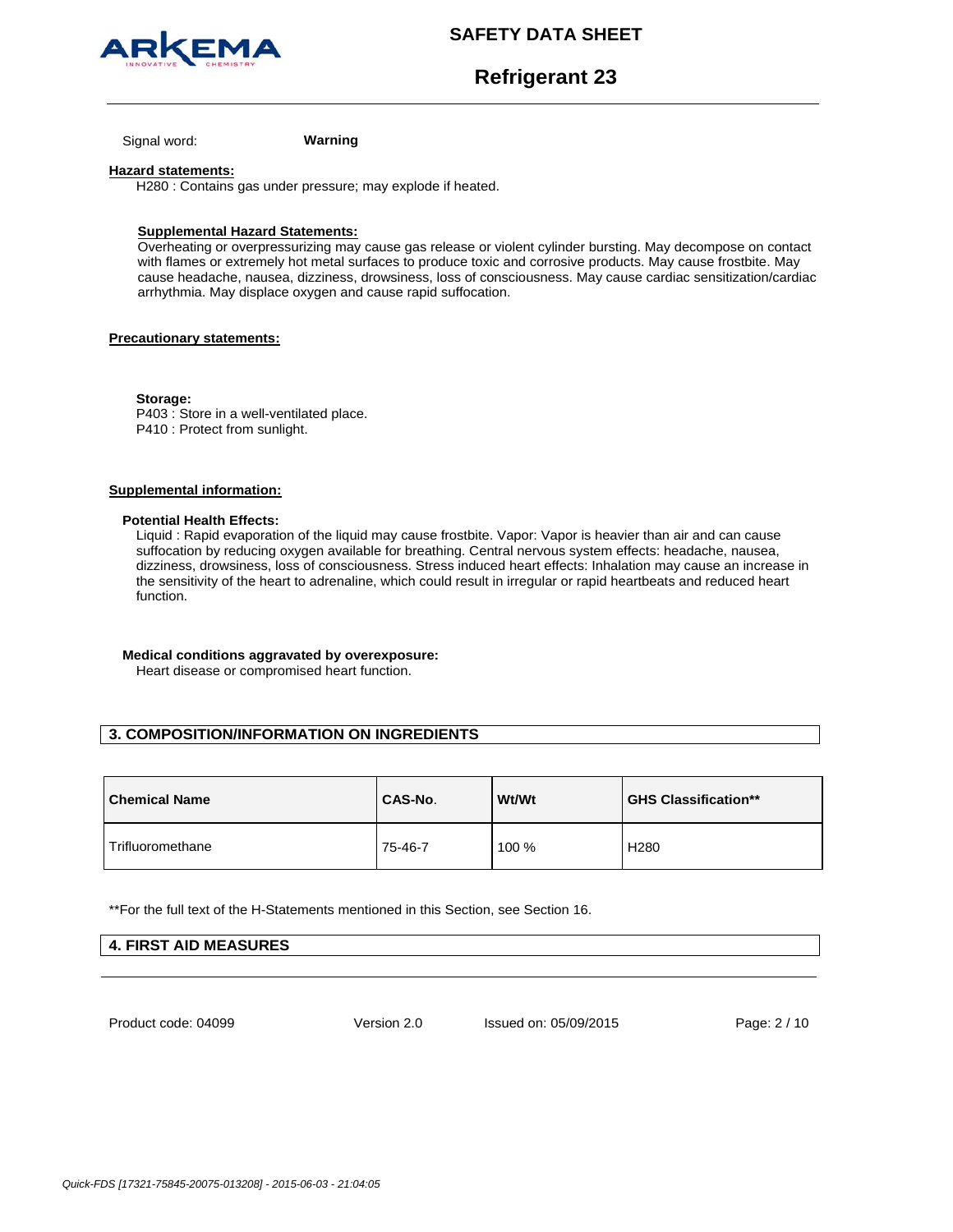

# **Refrigerant 23**

#### **Inhalation:**

If inhaled, remove victim to fresh air. If not breathing, give artificial respiration. If breathing is difficult, give oxygen. Get medical attention.

#### **Skin:**

If on skin, flush exposed skin with lukewarm water (not hot), or use other means to warm skin slowly. Get medical attention if frostbitten by liquid or if irritation occurs. Remove contaminated clothing and shoes. Wash clothing before reuse. Thoroughly clean shoes before reuse.

#### **Eyes:**

Immediately flush eye(s) with plenty of water.

#### **Ingestion:**

Ingestion is not applicable - product is a gas at ambient temperatures.

#### **Notes to physician:**

Do not give drugs from adrenaline-ephedrine group.

## **5. FIREFIGHTING MEASURES**

### **Extinguishing media (suitable):**

Use extinguishing media appropriate to surrounding fire conditions.

#### **Protective equipment:**

Fire fighters and others who may be exposed to products of combustion should wear full fire fighting turn out gear (full Bunker Gear) and self-contained breathing apparatus (pressure demand / NIOSH approved or equivalent).

#### **Further firefighting advice:**

Fight fire with large amounts of water from a safe distance.

Stop the flow of gas if possible.

Water mist should be used to reduce vapor concentrations in air.

Cool closed containers exposed to fire with water spray.

Closed containers of this material may explode when subjected to heat from surrounding fire.

After a fire, wait until the material has cooled to room temperature before initiating clean-up activities.

Fire fighting equipment should be thoroughly decontaminated after use.

#### **Fire and explosion hazards:**

May decompose on contact with flames or extremely hot metal surfaces to produce toxic and corrosive products. Liquid and gas under pressure, overheating or overpressurizing may cause gas release and/or violent cylinder bursting.

Container may explode if heated due to resulting pressure rise.

Some mixtures of HCFCs and/or HFCs, and air or oxygen may be combustible if pressurized and exposed to extreme heat or flame.

When burned, the following hazardous products of combustion can occur:

Carbon oxides

Carbonyl halides Hydrogen fluoride

Product code: 04099

Version 2.0 Issued on: 05/09/2015 Page: 3 / 10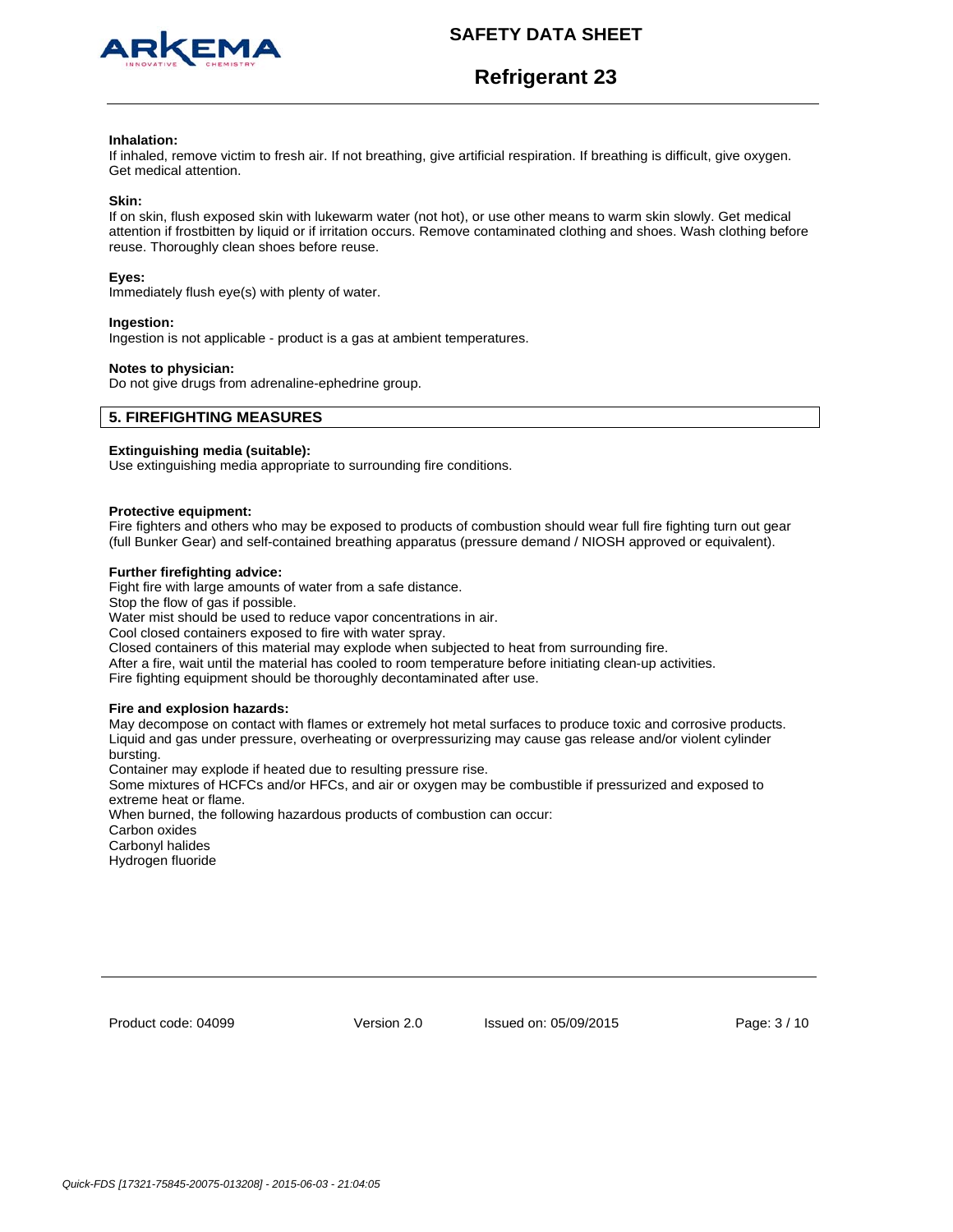

## **Refrigerant 23**

## **6. ACCIDENTAL RELEASE MEASURES**

#### **In case of spill or leak:**

Prevent further leakage or spillage if you can do so without risk. Evacuate area of all unnecessary personnel. Eliminate all ignition sources. Use Halogen leak detector or other suitable means to locate leaks or check atmosphere. Keep upwind. Evacuate enclosed spaces and disperse gas with floor-level forced-air ventilation. Avoid breathing leaked material. Consult a regulatory specialist to determine appropriate state or local reporting requirements, for assistance in waste characterization and/or hazardous waste disposal and other requirements listed in pertinent environmental permits.

## **7. HANDLING AND STORAGE**

#### **Handling**

### **General information on handling:**

Avoid breathing gas. Avoid contact with skin, eyes and clothing. Keep away from heat, sparks and flames. Wear cold-insulating gloves/face shield/eye protection. Keep container closed. Use only with adequate ventilation. Use equipment rated for cylinder pressure. Use a backflow preventative device in piping. Wash thoroughly after handling. Do NOT change or force fit connections. Close valve after each use and when empty. Do not enter confined spaces unless adequately ventilated. DO NOT CUT, DRILL, GRIND, OR WELD ON OR NEAR THIS CONTAINER. Follow label warnings even after container is emptied. Emptied container retains product residue. Observe all labeled safeguards until container is cleaned, reconditioned or destroyed.

#### **Storage**

#### **General information on storage conditions:**

Keep away from direct sunlight. Keep cylinders restrained. Store in cool, dry, well ventilated area away from sources of ignition such as flame, sparks and static electricity.

## **Storage stability – Remarks:**

Do not apply direct flame to cylinder. Do not store cylinder in direct sun or expose it to heat above 120 F (48.9 C.). Do not drop or refill this cylinder.

## **Storage incompatibility – General:**

Store separate from:

Strong bases

Alkali metals

Alkaline earth metals

Strong oxidizing agents

Product code: 04099

Version 2.0 Issued on: 05/09/2015 Page: 4 / 10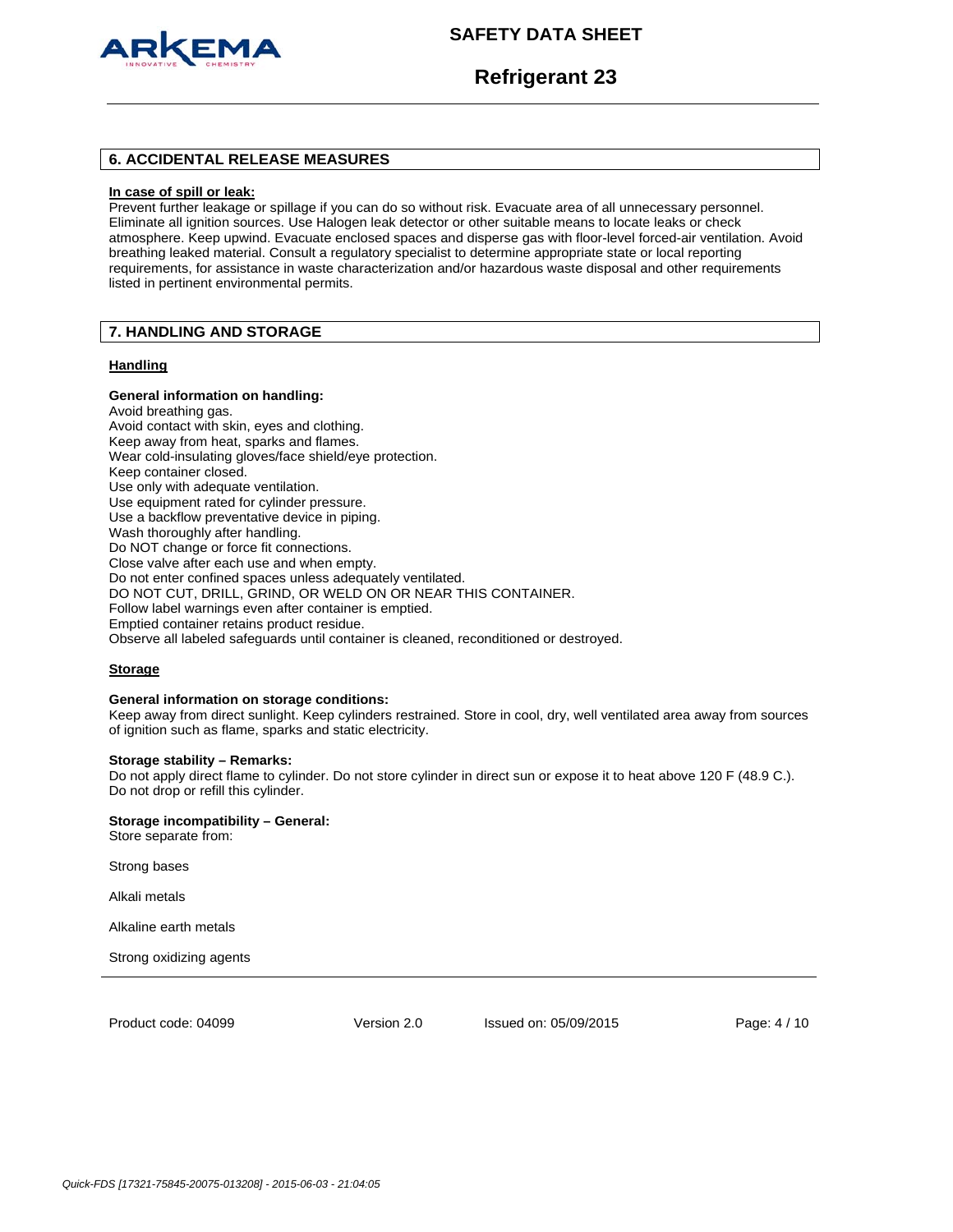

## **Refrigerant 23**

Finely divided metals (aluminium, magnesium, zinc...)

## **8. EXPOSURE CONTROLS/PERSONAL PROTECTION**

#### **Airborne Exposure Guidelines:**

#### **Trifluoromethane (75-46-7)**

Arkema Occupational Exposure Limits

Time weighted average 1,000 ppm

Only those components with exposure limits are printed in this section. Limits with skin contact designation above have skin contact effect. Air sampling alone is insufficient to accurately quantitate exposure. Measures to prevent significant cutaneous absorption may be required. Limits with a sensitizer designation above mean that exposure to this material may cause allergic reactions.

#### **Engineering controls:**

Investigate engineering techniques to reduce exposures below airborne exposure limits or to otherwise reduce exposures. Provide ventilation if necessary to minimize exposures or to control exposure levels to below airborne exposure limits (if applicable see above).If practical, use local mechanical exhaust ventilation at sources of air contamination such as open process equipment.

Monitor carbon monoxide and oxygen levels in tanks and enclosed spaces.Consult ACGIH ventilation manual, NFPA Standard 91 and NFPA Standard 654 for design of exhaust system and safe handling.

#### **Respiratory protection:**

Avoid breathing gas. Where airborne exposure is likely or airborne exposure limits are exceeded (if applicable, see above), use NIOSH approved respiratory protection equipment appropriate to the material and/or its components (full facepiece recommended). Consult respirator manufacturer to determine appropriate type equipment for a given application. Observe respirator use limitations specified by NIOSH or the manufacturer. For emergency and other conditions where there may be a potential for significant exposure or where exposure limit may be significantly exceeded, use an approved full face positive-pressure, self-contained breathing apparatus or positive-pressure airline with auxiliary self-contained air supply. Respiratory protection programs must comply with 29 CFR § 1910.134.

#### **Skin protection:**

Wear appropriate chemical resistant protective clothing and chemical resistant gloves to prevent skin contact. Consult glove manufacturer to determine appropriate type glove material for given application. Rinse immediately if skin is contaminated. Wash contaminated clothing and clean protective equipment before reuse. Wash thoroughly after handling.

### **Eye protection:**

Use good industrial practice to avoid eye contact.

| <b>9. PHYSICAL AND CHEMICAL PROPERTIES</b> |                          |                       |              |
|--------------------------------------------|--------------------------|-----------------------|--------------|
| Color:                                     | Clear - colourless       |                       |              |
| <b>Physical state:</b>                     | gaseous                  |                       |              |
| Form:                                      | compressed liquefied gas |                       |              |
| Product code: 04099                        | Version 2.0              | Issued on: 05/09/2015 | Page: 5 / 10 |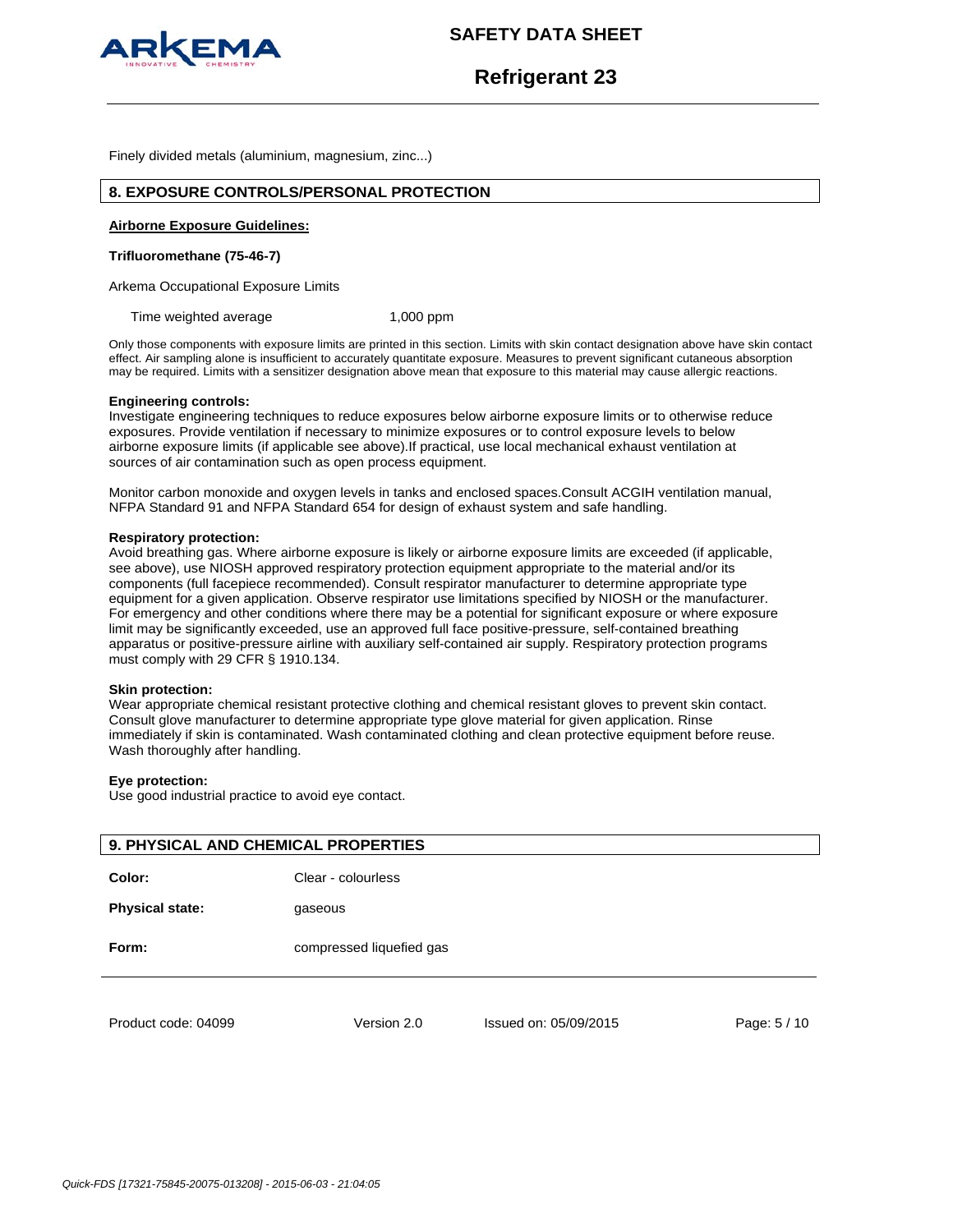

# **Refrigerant 23**

| Odor:                                  | Ether-like (slightly)                                                        |
|----------------------------------------|------------------------------------------------------------------------------|
| <b>Odor threshold:</b>                 | No data available                                                            |
| <b>Flash point</b>                     | Not applicable                                                               |
| <b>Auto-ignition</b><br>temperature:   | Not determined                                                               |
| Lower flammable limit<br>$(LFL)$ :     | (Method: ASTM E681-01) None.                                                 |
| Upper flammable limit<br>(UEL):        | (Method: ASTM E681-01) None.                                                 |
| pH:                                    | not determined                                                               |
| Density:                               | 0.78 g/cm3 (68 °F (20 °C))                                                   |
| Vapor pressure:                        | 30,201.51 mmHg (64.9 °F (18.3 °C))                                           |
| Vapor density:                         | 2.43 kg/m3 (Air = $1.0$ )                                                    |
| <b>Boiling point/boiling</b><br>range: | $-116$ °F (-82 °C)                                                           |
| <b>Evaporation rate:</b>               | Not applicable                                                               |
| <b>Solubility in water:</b>            | 0.1 % 77 °F (25 °C) slightly soluble                                         |
|                                        |                                                                              |
| % Volatiles:                           | 100 %                                                                        |
| <b>Molecular weight:</b>               | 70 g/mol                                                                     |
| Oil/water partition<br>coefficient:    | No data available                                                            |
| <b>Thermal decomposition</b>           | 2,102 °F (1,150 °C)                                                          |
| <b>Critical point:</b>                 | Critical pressure: 36,227.97 mmHg<br>Critical temperature: 78.6 °F (25.9 °C) |

## **10. STABILITY AND REACTIVITY**

## **Stability:**

This material is chemically stable under normal and anticipated storage, handling and processing conditions.

## **Materials to avoid:**

Alkaline earth metals Finely divided metals (aluminium, magnesium, zinc...) Alkali metals

Product code: 04099

Version 2.0 Issued on: 05/09/2015 Page: 6 / 10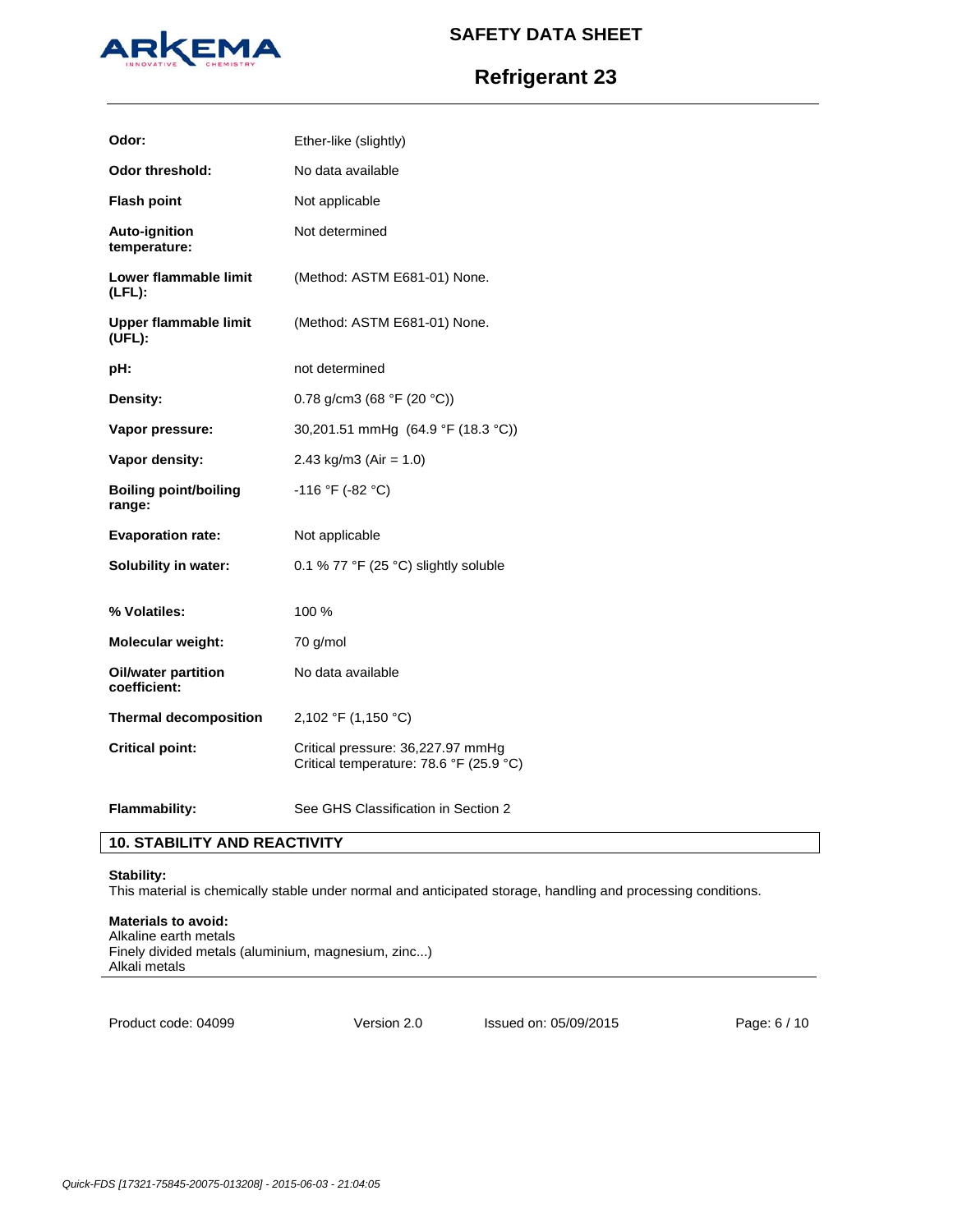



**Refrigerant 23**

Strong bases Strong oxidizing agents

# **Conditions / hazards to avoid:**

Heat

## **Hazardous decomposition products:**

Thermal decomposition giving toxic and corrosive products : Carbonyl halides Hydrogen fluoride Carbon oxides

## **11. TOXICOLOGICAL INFORMATION**

Data on this material and/or a similar material are summarized below.

## **Data for Trifluoromethane (75-46-7)**

## **Acute toxicity**

**Inhalation:** 

No deaths occurred. (rat) 4 h LC0 > 1,898 mg/l. signs: anesthetic effects (Gas)

### **Sensitization:**

Causes cardiac sensitization Inhalation. (Dog) Stress induced heart effects: irregular heart beat, rapid heart beat, in some cases, sudden death (Reaction may occur in response to stress (natural adrenaline release) or administration of epinephrine.)

## **Repeated dose toxicity**

Repeated inhalation administration to rat and guinea pig / No adverse effects reported.

Repeated inhalation administration to dog / No adverse effects reported.

## **Genotoxicity**

**Assessment in Vitro:** No genetic changes were observed in laboratory tests using: bacteria, animal cells

## **Genotoxicity**

**Assessment in Vivo:** No genetic changes were observed in laboratory tests using: mice

## **Developmental toxicity**

Exposure during pregnancy. inhalation (rat) / No birth defects were observed.

## **Human experience**

### **Inhalation:**

Central nervous system: Loss of reflexes, central nervous system depression, narcosis. Exposures exceeded

Product code: 04099

Version 2.0 Issued on: 05/09/2015 Page: 7 / 10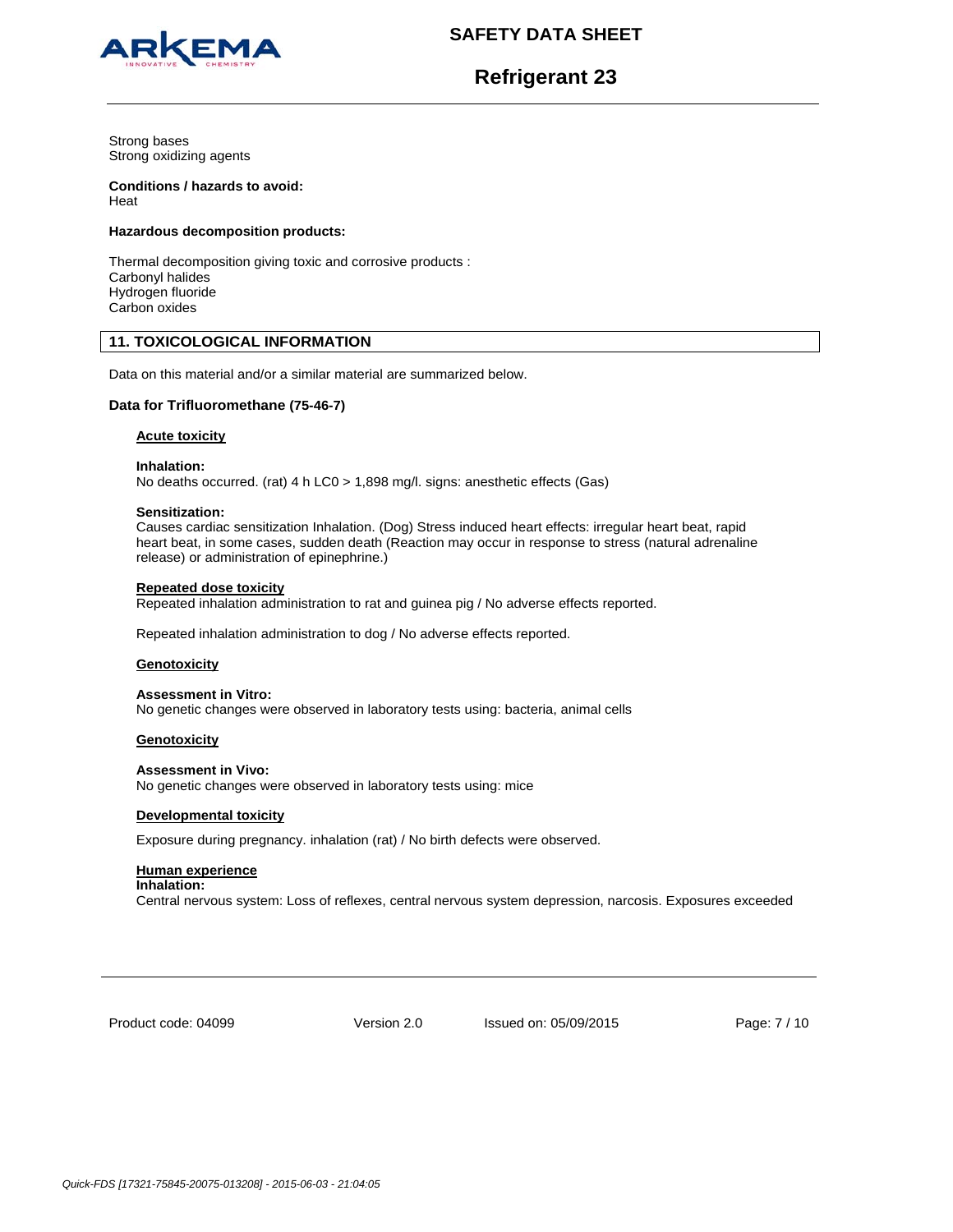

# **Refrigerant 23**

recommended occupational exposure limit. (studied using human volunteers) (effects of excessive exposure)

## **12. ECOLOGICAL INFORMATION**

## **Chemical Fate and Pathway**

Data on this material and/or a similar material are summarized below.

#### **Data for Trifluoromethane (75-46-7)**

#### **Octanol Water Partition Coefficient:**

log Pow = 0.84 (measured)

#### **Photodegradation:**

air reaction with OH radicals Half-life direct photolysis: 180 y

#### **Global Warming Potential:**

GWP 14,800 (Global warming potential with respect to CO2 (time horizon 100 years))

**Ozone Depletion Potential:**  ODP 0

#### **Ecotoxicology**

No data are available.

## **13. DISPOSAL CONSIDERATIONS**

#### **Waste disposal:**

Do not vent the container contents, or product residuals, to the atmosphere. Recover and reclaim unused contents or residuals as appropriate. Recovered/reclaimed product can be returned to an approved certified reclaimer or back to the seller depending on the material. Completely emptied disposable containers can be disposed of as recyclable steel. Returnable cylinders must be returned to seller. Dispose of in accordance with federal, state and local regulations. Consult a regulatory specialist to determine appropriate state or local reporting requirements, for assistance in waste characterization and/or hazardous waste disposal and other requirements listed in pertinent environmental permits. Note: Chemical additions to, processing of, or otherwise altering this material may make this waste management information incomplete, inaccurate, or otherwise inappropriate. Furthermore, state and local waste disposal requirements may be more restrictive or otherwise different from federal laws and regulations.

## **14. TRANSPORT INFORMATION**

#### **US Department of Transportation (DOT)**

| <b>UN Number</b><br>Proper shipping name<br>Class<br>Marine pollutant | 1984<br>٠<br>Trifluoromethane<br>-2.2<br>no |                                         |              |
|-----------------------------------------------------------------------|---------------------------------------------|-----------------------------------------|--------------|
| International Maritime Dangerous Goods Code (IMDG)                    |                                             |                                         |              |
| <b>UN Number</b><br>Proper shipping name<br>Class                     | 1984<br>٠<br>÷<br>2.2                       | TRIFLUOROMETHANE (REFRIGERANT GAS R 23) |              |
| Product code: 04099                                                   | Version 2.0                                 | Issued on: 05/09/2015                   | Page: 8 / 10 |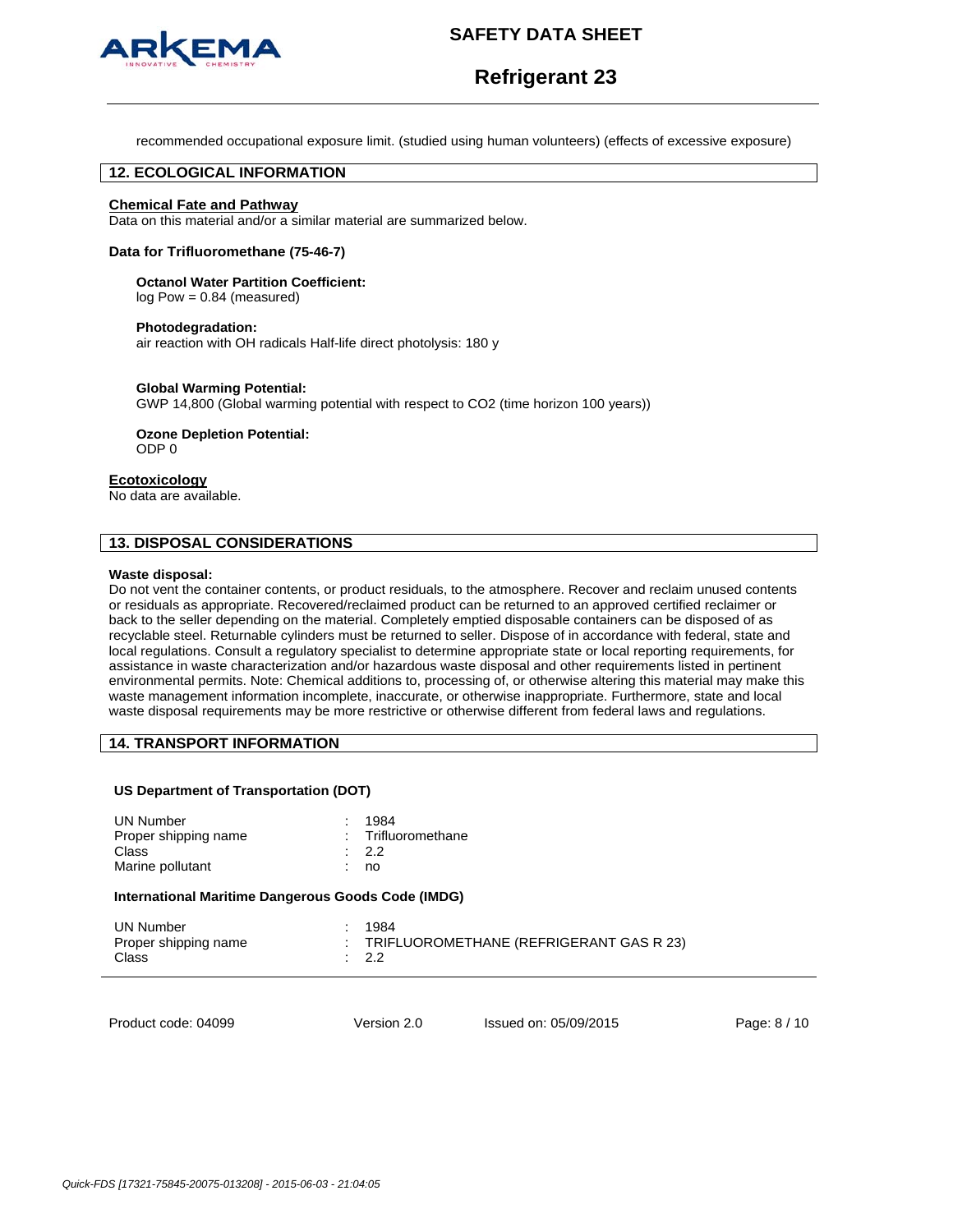

# **Refrigerant 23**

Marine pollutant in the state of the state of the state of the state of the state of the state of the state of the state of the state of the state of the state of the state of the state of the state of the state of the sta

| <b>15. REGULATORY INFORMATION</b>                                     |               |                                                                  |
|-----------------------------------------------------------------------|---------------|------------------------------------------------------------------|
| <b>Chemical Inventory Status</b>                                      |               |                                                                  |
| EU. EINECS                                                            | <b>EINECS</b> | Conforms to                                                      |
| United States TSCA Inventory                                          | <b>TSCA</b>   | The components of this product are all on<br>the TSCA Inventory. |
| Canadian Domestic Substances List (DSL)                               | <b>DSL</b>    | All components of this product are on the<br>Canadian DSL.       |
| China. Inventory of Existing Chemical Substances in<br>China (IECSC)  | IECSC (CN)    | Conforms to                                                      |
| Japan. ENCS - Existing and New Chemical<br>Substances Inventory       | ENCS (JP)     | Conforms to                                                      |
| Japan. ISHL - Inventory of Chemical Substances                        | ISHL (JP)     | Conforms to                                                      |
| Korea. Korean Existing Chemicals Inventory (KECI)                     | KECI (KR)     | Conforms to                                                      |
| Philippines Inventory of Chemicals and Chemical<br>Substances (PICCS) | PICCS (PH)    | Conforms to                                                      |
| Australia Inventory of Chemical Substances (AICS)                     | <b>AICS</b>   | Conforms to                                                      |
|                                                                       |               |                                                                  |

### **United States – Federal Regulations**

### **SARA Title III – Section 302 Extremely Hazardous Chemicals:**

The components in this product are either not SARA Section 302 regulated or regulated but present in negligible concentrations.

#### **SARA Title III - Section 311/312 Hazard Categories:**

Acute Health Hazard, Sudden Release of Pressure Hazard

#### **SARA Title III – Section 313 Toxic Chemicals:**

This material does not contain any chemical components with known CAS numbers that exceed the threshold (De Minimis) reporting levels established by SARA Title III, Section 313.

#### **Comprehensive Environmental Response, Compensation, and Liability Act (CERCLA) - Reportable Quantity (RQ):**

The components in this product are either not CERCLA regulated, regulated but present in negligible concentrations, or regulated with no assigned reportable quantity.

## **United States – State Regulations**

Product code: 04099

Version 2.0 Issued on: 05/09/2015 Page: 9 / 10